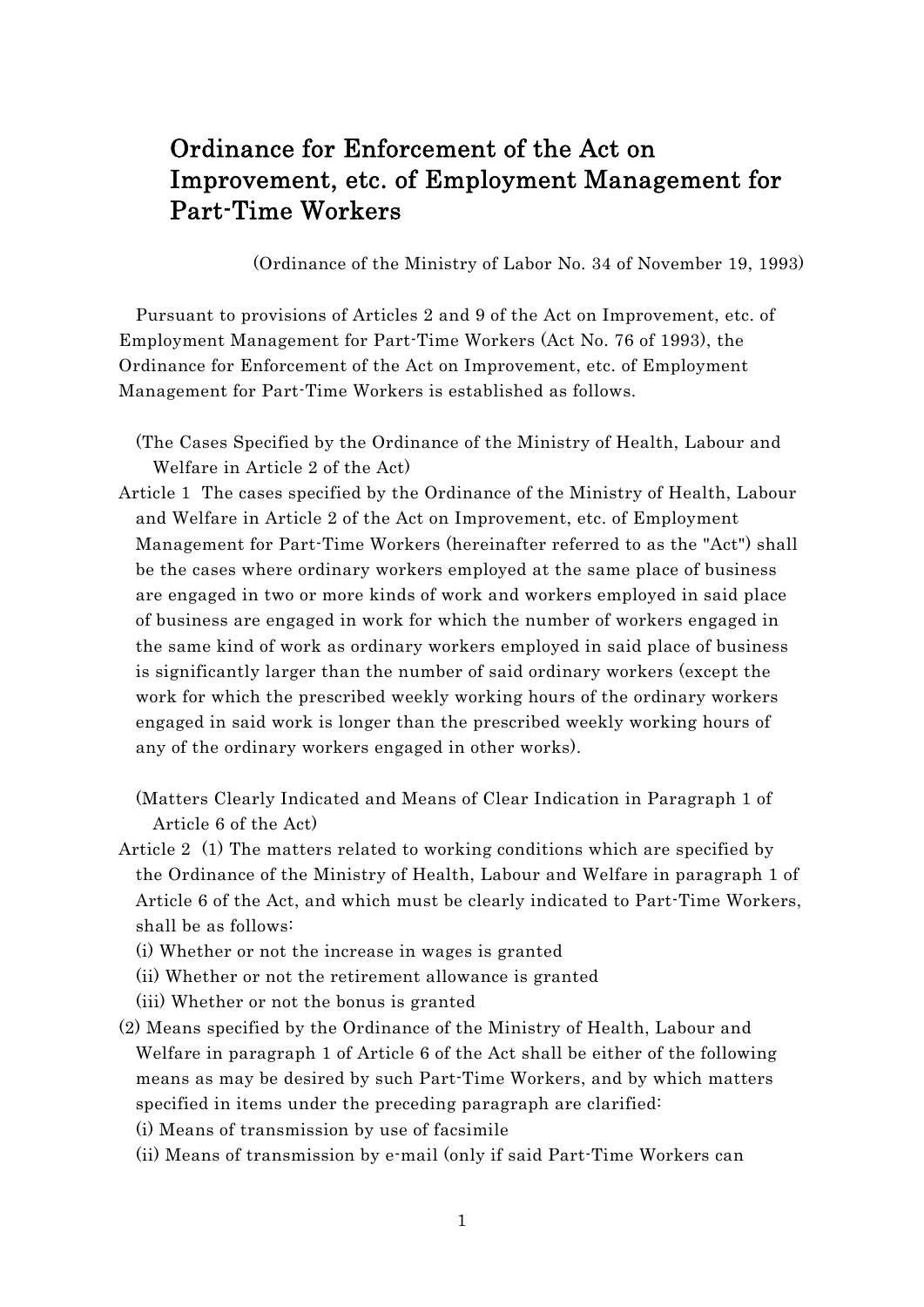prepare a document by outputting the contents recorded in said e-mail)

(3) Clear indication of specified matters provided in paragraph 1 of Article 6 of the Act (in this paragraph referred to as "Specified Matters") made by means of item (i) of the preceding paragraph shall be deemed to have reached said Part-Time Workers when received by a facsimile machine used by said Part-Time Workers and clear indication of Specified Matters made by means of item (ii) of the preceding paragraph shall be deemed to have reached said Part-Time Workers when received by a communications terminal device used by said Part-Time Workers.

(Wages Specified by the Ordinance of the Ministry of Health, Labour and Welfare in Paragraph 1 of Article 9 of the Act)

- Article 3 Wages specified by the Ordinance of the Ministry of Health, Labour and Welfare in paragraph 1 of Article 9 of the Act shall be as follows:
	- (i) Commutation allowance
	- (ii) Retirement allowance
	- (iii) Family allowance
	- (iv) Housing allowance
	- (v) Separation allowance
	- (vi) Child education allowance
	- (vii) In addition to the allowances specified in the above items, wages payable in any name other than those payable closely related to the Job Description(which means the Job Description provided in paragraph 1 of Article 8 of the Act ; the same shall apply in the following Article.)

(The Cases Specified by the Ordinance of the Ministry of Health, Labour and Welfare in Paragraph 1 of Article 10 of the Act)

Article 4 The cases specified by the Ordinance of the Ministry of Health, Labour and Welfare in paragraph 1 of Article 10 of the Act shall be the case where Part-Time Workers whose Job Description are same as those of ordinary workers employed at said place of business already possesses the abilities necessary for said jobs (excluding Part-Time Workers Equivalent to Ordinary Workers provided in paragraph 1 of Article 8 of the Act).

(Welfare Facilities Specified by the Ordinance of the Ministry of Health, Labour and Welfare in Article 11 of the Act)

- Article 5 Welfare facilities specified by the Ordinance of the Ministry of Health, Labour and Welfare in Article 11 of the Act shall be as follows:
	- (i) Food service facilities
	- (ii) Rest room
	- (iii) Locker room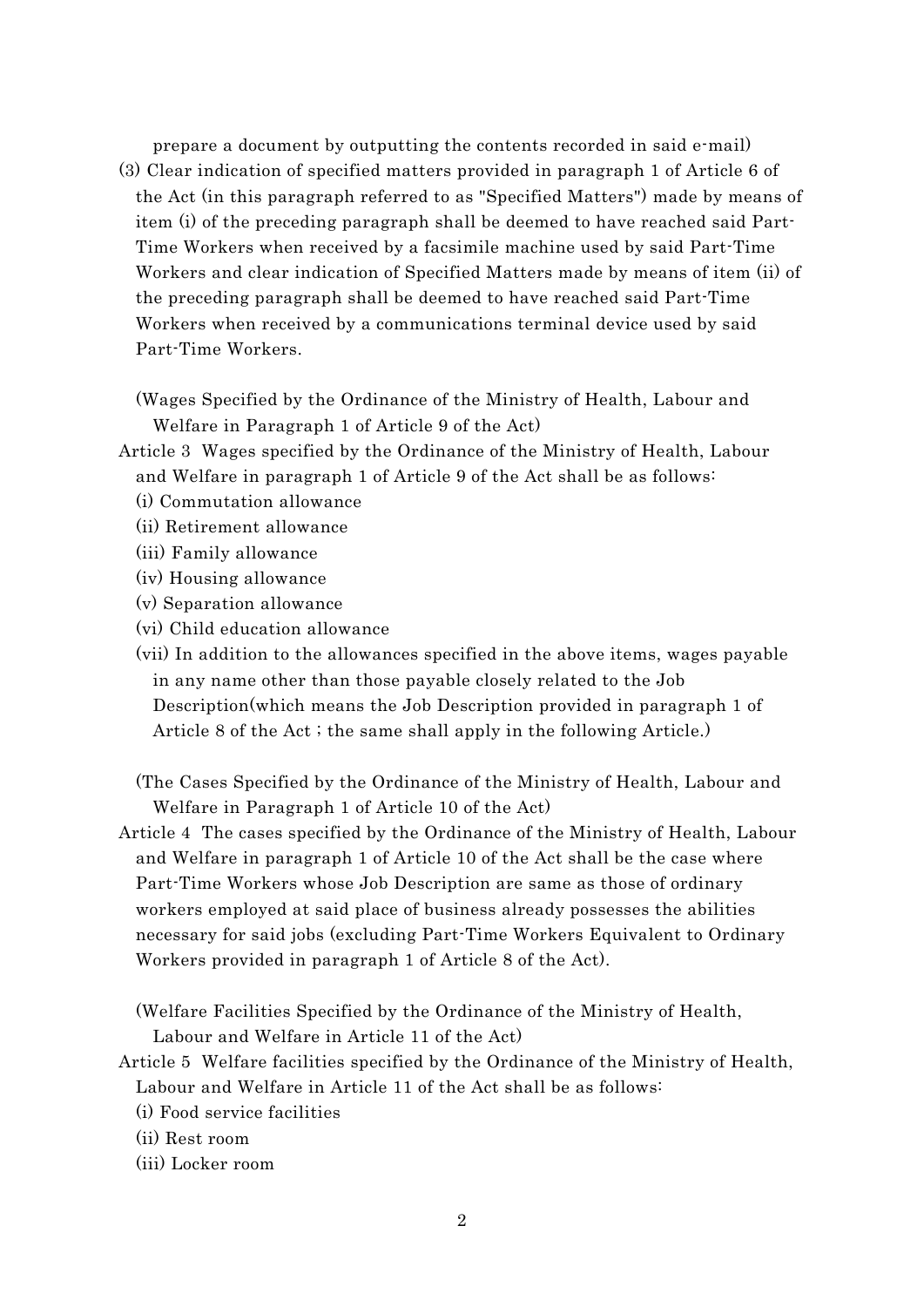(Number Specified by the Ordinance of the Ministry of Health, Labour and Welfare in Article 15 of the Act)

Article 6 The number specified by the Ordinance of the Ministry of Health, Labour and Welfare in Article 15 of the Act shall be ten (10).

(Appointment of Part-Time Employment Manager)

Article 7 A business operator shall appoint a Part-Time employment manager to manage the matters specified by Article 15 of the Act among those who are considered to have knowledge and experience required to manage said matters.

(Delegation of Authority)

Article 8 Authority of the Minister of Health, Labour and Welfare as provided in paragraph 1 of Article 16 of the Act shall be executed by the Director of the Prefectural Labour Bureau which has jurisdiction over the location of the place of business of a business operator, except the matters considered by the Minister of Health, Labour and Welfare to be nationally important.

(Application Mutatis Mutandis)

Article 9 The provisions of Articles 3 to 12 of the Ordinance for Enforcement of the Act on Securing, Etc. of Equal Opportunity and Treatment between Men and Women in Employment (Ordinance No. 2 of the Ministry of Labor of 1986) shall apply mutatis mutandis to the procedure of conciliation under paragraph 1 of Article 22 of the Act. In this case, the term "paragraph 1 of Article 18 of the Act" in paragraph 1 of Article 3 of the same Ordinance shall be deemed to be replaced with "paragraph 1 of Article 22 of the Act on Improvement, etc. of Employment Management for Part-Time Workers (hereinafter referred to as the 'Part-Time Workers Act')," the term "conciliation meeting for equal opportunity" in the same paragraph and Article 4 (including heading), Article 5 (including heading) and paragraph 1 of Article 8 of the same Ordinance shall be deemed to be replaced with "conciliation meeting for balanced treatment," the terms " paragraph 1 of Article 18 of the Act" and "workplace" in Article 6 of the same Ordinance shall be deemed to be respectively replaced with "paragraph 1 of Article 22 of the Part-Time Workers Act" and "place of business," the term "paragraph 1 or 2 of Article 20 of the Act" in paragraphs 1 and 3 of Article 8 of the same Ordinance shall be deemed to be replaced with "paragraph 1 of Article 20 of the Act which shall be applied mutatis mutandis in Article 23 of the Part-Time Workers Act," the term "in paragraph 1 of Article 20 of the Act" in the same paragraph shall be deemed to be replaced with "in paragraph 1 of Article 20 of the Act which shall be applied mutatis mutandis in Article 23 of the Part-Time Workers Act," the term "relevant parties" in Article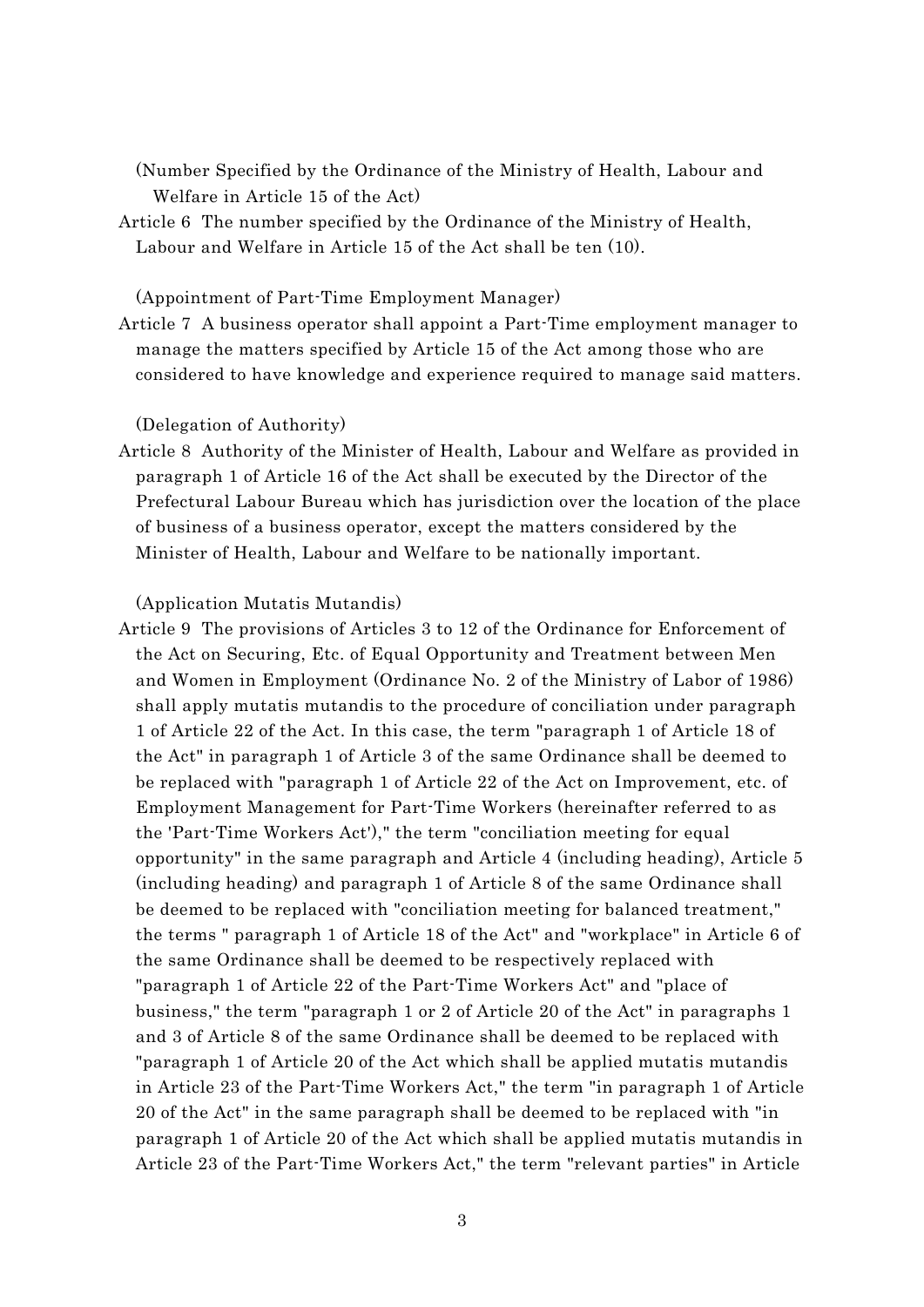9 of the same Ordinance shall be deemed to be replaced with "relevant parties or workers employed at the same place of business as the relevant parties and other witnesses," the terms "paragraphs 1 and 2 of Article 4" and "Article 8" in paragraph 1 of Article 10 of the same Ordinance shall be deemed to be respectively replaced with "paragraphs 1 and 2 of Article 4 which shall be applied mutatis mutandis in Article 9 of the Ordinance for Enforcement of the Act on Improvement, etc. of Employment Management for Part-Time Workers" and "Article 8 which shall be applied mutatis mutandis in Article 9 of the same Ordinance," the term "Article 21 of the Act" in paragraph 1 of Article 11 of the same Ordinance shall be deemed to be replaced with "Article 21 of the Act which shall be applied mutatis mutandis in Article 23 of the Part-Time Workers Act" and the term "workers" in the appended form of the same Ordinance shall be deemed to be replaced with "Part-Time Workers."

#### (Application of Designation)

- Article 10 (1) A person who intends to receive designation pursuant to paragraph 1 of Article 25 of the Act shall submit a written application containing the following matters to the Minister of Health, Labour and Welfare:
	- (i) Name and address
	- (ii) Name of representative
	- (iii) Address of office
- (2) The written application specified in the preceding paragraph shall be attached by the following documents:
	- (i) Articles of incorporation and certificate of registered matters
	- (ii) A service report, a balance sheet, a statement of accounts and an inventory of assets for the most recent business year and other documents clarifying that the person has accounting and technical basis.
	- (iii) Basic plan for the business provided in Article 27 of the Act for the business year that contains the day of application and the next business year and relevant budget associated with the plan.
	- (iv) Document that contains the names and brief biographical outlines of officers

(Notification for Change of Name, etc.)

Article 11 The Part-Time Working Assistance Center provided in paragraph 2 of Article 25 of the Act (hereinafter referred to as the "Part-Time Working Assistance Center") shall submit a notification containing the following matters to the Minister of Health, Labour and Welfare when it intends to submit notification pursuant to paragraph 3 of the same Article: (i) Changed name or address or office location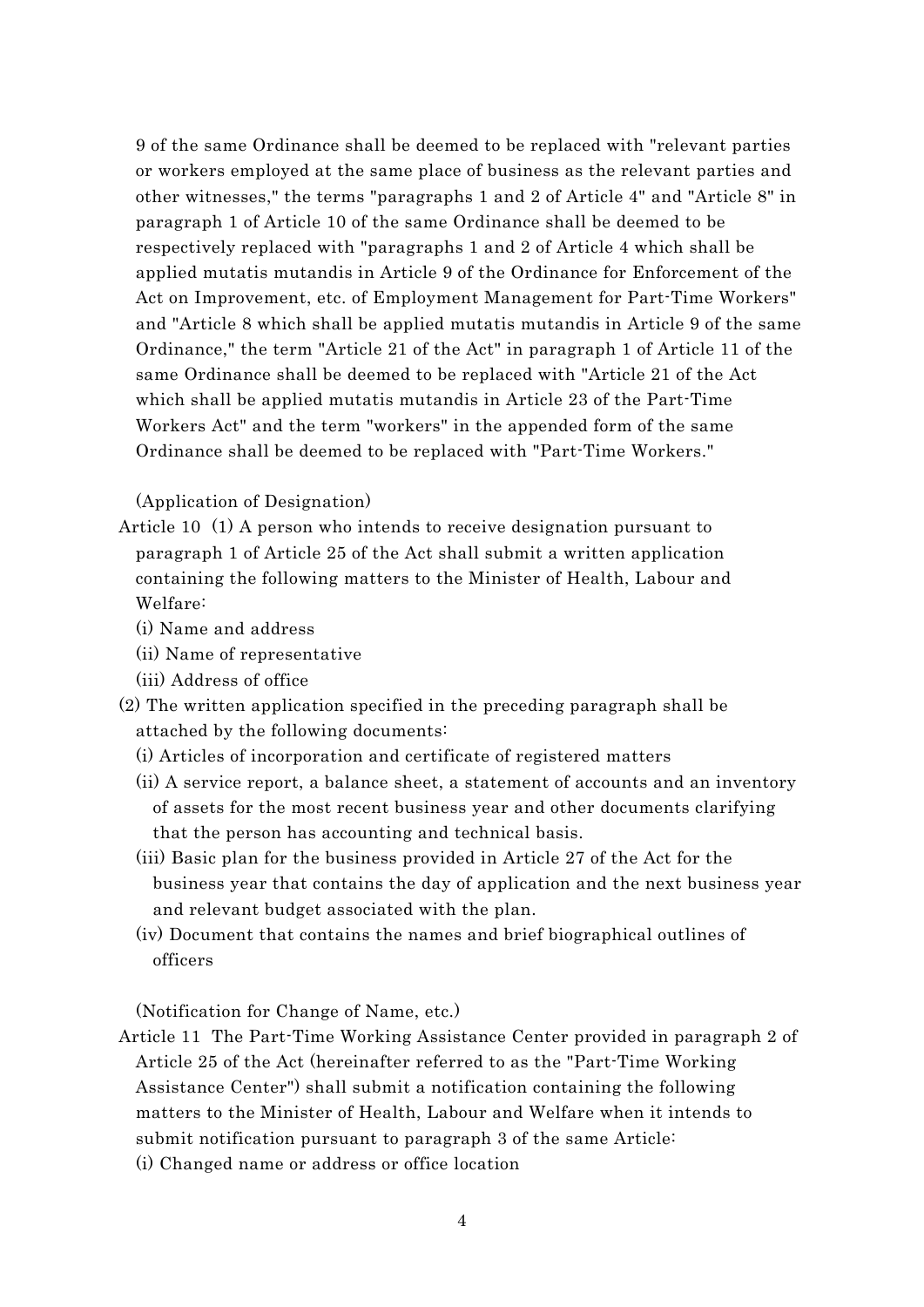(ii) Expected day of change (iii) Reason of change

(Payments Provided by the Part-Time Working Assistance Center) Article 12 Payments specified by the Ordinance of the Ministry of Health, Labour and Welfare in paragraph 1 of Article 28 of the Act shall be the Incentive Pay for Promotion of Balanced Treatment and Regular Workers provided in Article 26 of the Ordinance for Enforcement of Industrial Accident Compensation Insurance Act (Ordinance No. 22 of the Ministry of Labour of 1955 and hereinafter referred to as the "Industrial Accident Ordinance") and in Article 118-2 of the Ordinance for Enforcement of Employment Insurance Act (Ordinance No. 3 of the Ministry of Labour of 1975 and hereinafter referred to as the "Employment Insurance Ordinance").

- (Incentive Pay for Promotion of Balanced Treatment and Regular Workers) Article 13 (1) Incentive pay for promotion of balanced treatment and regular workers shall be provided to a business operator that takes any of the following measures intended for assurance, etc. of the treatment balanced with ordinary workers in accordance with the provisions of the collective agreement or the rules of employment as a measure specified in Article 26 of the Industrial Accident Ordinance or Article 118-2 of the Employment Insurance Ordinance:
	- (i) The same system as for the ordinary workers is prepared by which Part-Time Workers or workers who make a fixed-term contract labour agreement for a definite term (in this paragraph and paragraph 3, referred to as "Part-Time Workers, etc.") are treated according to their ability or Job Description, etc.
	- (ii) System is prepared for transformation of Part-Time Workers, etc. to the ordinary workers.
	- (iii) System is prepared for part-time regular staff (meaning Part-Time Worker who is treated equivalent to ordinary workers).
	- (iv) System is prepared to provide education and training to Part-Time Workers, etc. taking into account the balance with ordinary workers.
	- (v) System is prepared to provide Part-Time Workers, etc. with a medical examinations by a doctor or dentist (except the medical examinations provided in paragraph 1 to 4 of Article 66 of the Industrial Safety and Health Act) (Act No. 57 of 1972).
- (2) Amount of incentive pay for promotion of balanced treatment and regular workers shall be the amount specified in such items according to the following each item:
	- (i) 500,000 yen to a business operator if it takes the measure specified in item (i) of the preceding paragraph and the system specified in such item is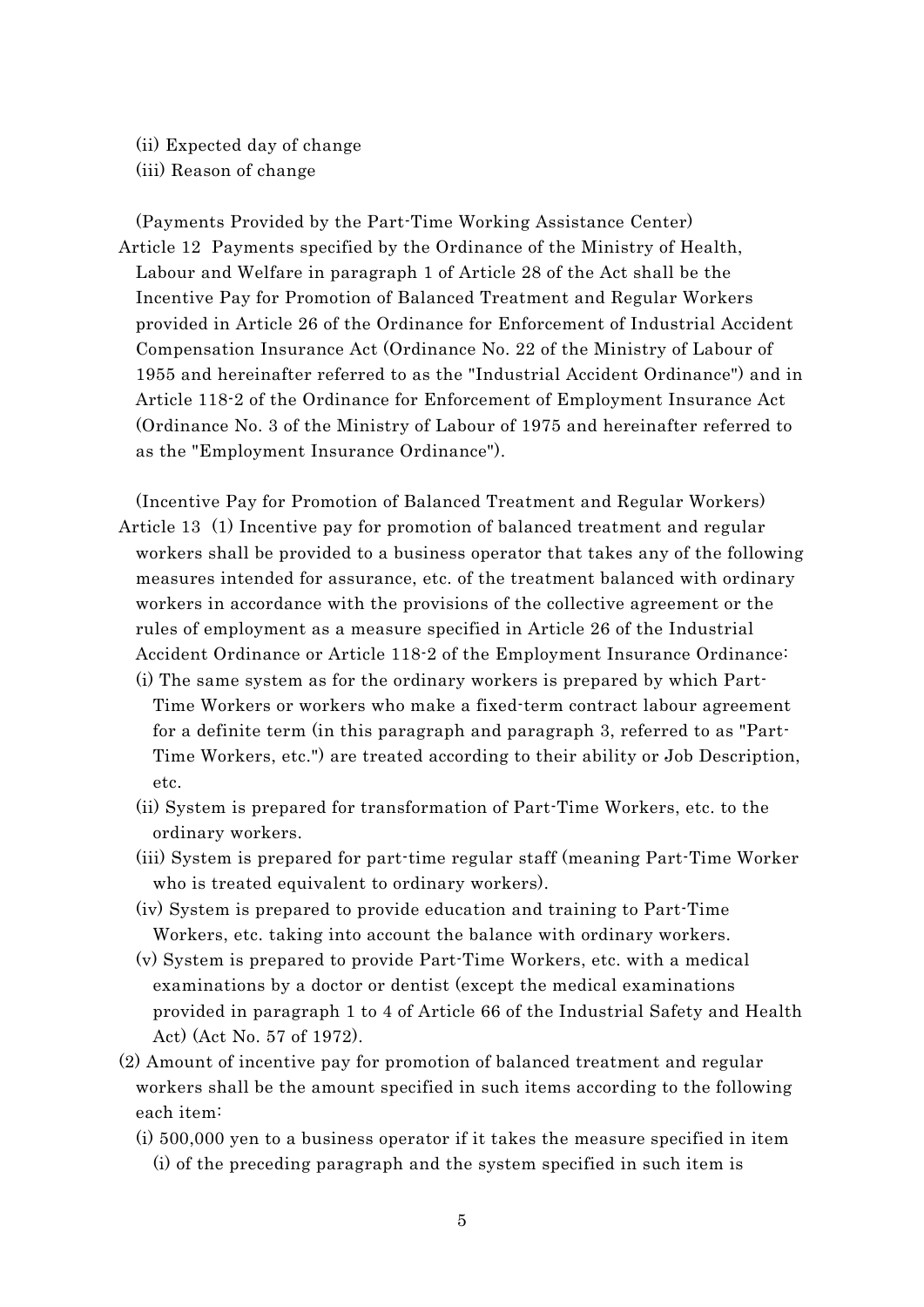applied to any of its workers (or 600,000 yen to a small and medium sized enterprise business operator, which is defined as a business operator whose amount of capital or total amount of contribution does not exceed 300,000,000 yen (or 50,000,000 yen if a business operator's principal business is retail or service or 100,000,000 yen if a business operator's principal business is wholesale) or who constantly employs workers not exceeding 300 (or 50 if an business operator's principal business is retail or 100 if an business operator's principal business is wholesale or service) and this definition shall be applied in this paragraph.)

- (ii) 300,000 yen to a business operator if it takes the measure specified in item (ii) of the preceding paragraph and the system specified in such item is applied to any of its workers for the first time (or 400,000 yen to a small and medium sized enterprise business operator)
- (iii) 150,000 yen per person to a business operator if it takes the measure specified in item (ii) of the preceding paragraph and the system specified in such item is applied to its workers for the second to tenth times (or 200,000 yen per person to a small and medium sized enterprise business operator)
- (iv) 300,000 yen to a business operator if it takes the measure specified in item (iii) of the preceding paragraph and the system specified in such item is applied to any of its workers for the first time (or 400,000 yen to a business operator who constantly employs workers not exceeding 300)
- (v) 150,000 yen per person to a business operator if it takes the measure specified in item (iii) of the preceding paragraph and the system specified in such item is applied to its workers for the second to tenth times (or 200,000 yen per person to a business operator who constantly employs workers not exceeding 300)
- (vi) 300,000 yen to a business operator if it takes the measure specified in item (iv) or (v) of the preceding paragraph and the system specified in such item is applied to any of its workers (or 400,000 yen to a small and medium sized enterprise business operator)
- (3) If any of the Part-Time Workers, etc. covered by item (ii) or (iii) of paragraph 1 falls under a mother, etc. of a single-mother family, the provisions of item (iii) or (v) of the preceding paragraph shall be applied by replacing the term "150,000 yen per person" with "250,000 yen per worker who is a mother, etc. of a single-mother family or 150,000 yen per other worker" and replacing "200,000 per person" with "300,000 yen per worker who is a mother, etc. of a single-mother family or 200,000 yen per other worker."

(Notification of Change of Office Involved in Services for Employment Management Improvement Projects for Part-Time Workers)

Article 14 The Part-Time Working Assistance Center shall submit the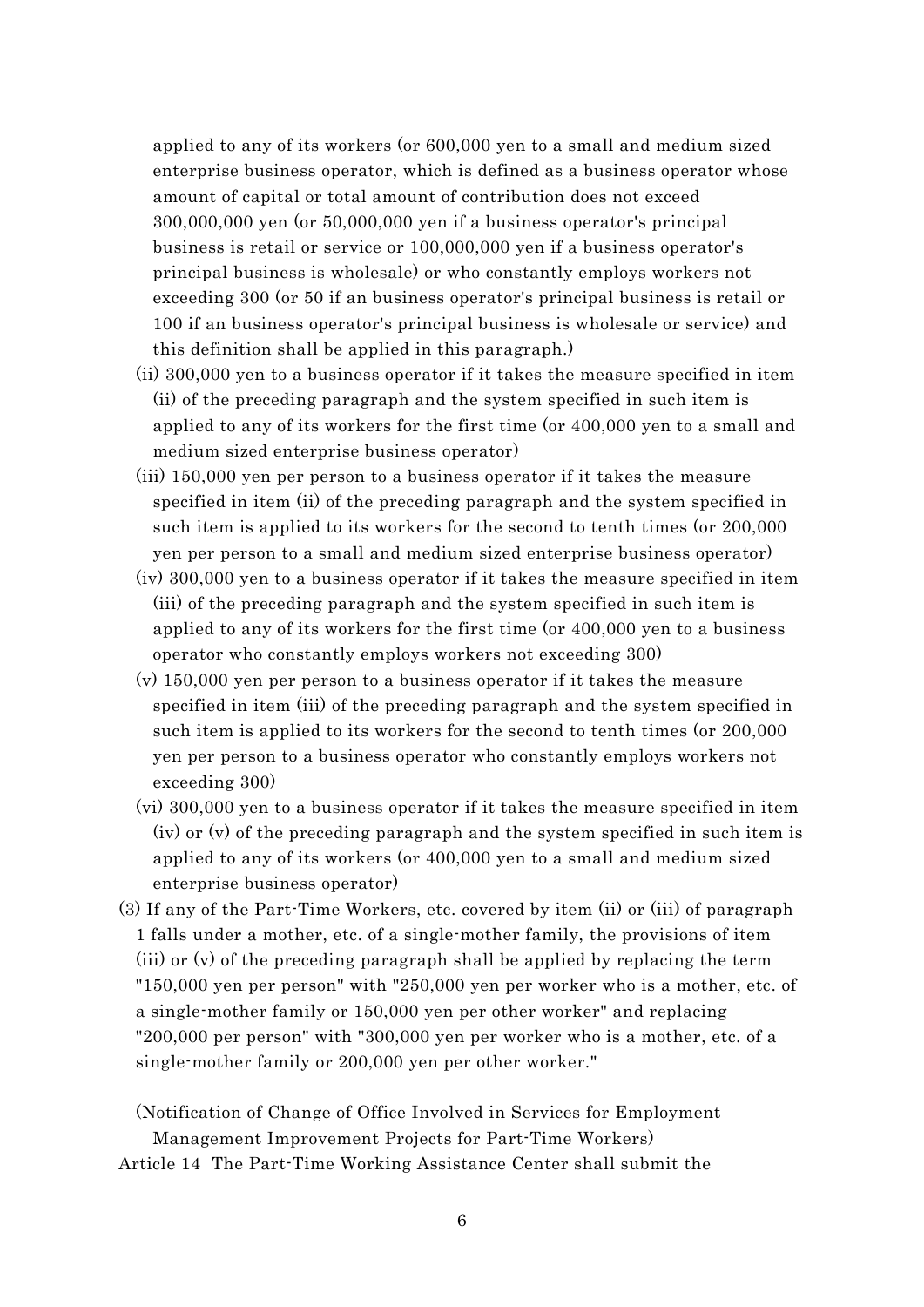notification containing the following matters to the Minister of Health, Labour and Welfare when it intends to submit notification pursuant to the second sentence of paragraph 3 of Article 28 of the Act:

- (i) Changed an office location engaged in services for employment management improvement projects for Part-Time Workers provided in paragraph 3 of Article 28 of the Act (hereinafter referred to as "the Services for Employment Management Improvement Projects for Part-Time Workers")
- (ii) Expected day of change
- (iii) Reason of change

(Matters to be Specified in the Service Regulations)

Article 15 Matters to be specified in the Service Regulations set forth in paragraph 3 of Article 29 of the Act shall be those related to projects that are intended to provide payments and other projects incidental to them set forth in paragraph 1of Article 28 of the Act.

(Application for Approval of Change in the Service Regulations)

- Article 16 The Part-Time Working Assistance Center shall submit a written application containing the following matters to the Minister of Health, Labour and Welfare when it intends to obtain approval pursuant to the second sentence of paragraph 1 of Article 29 of the Act:
	- (i) Matters to be changed
	- (ii) Expected day of change
	- (iii) Reason of change
	- (Approval from the Minister of Health, Labour and Welfare for Provision of Payment for Employment Management Improvement Projects for Part-Time Workers)
- Article 17 The Part-Time Working Assistance Center shall submit a written application containing the following matters when it intends to obtain approval pursuant to Article 30 of the Act:
	- (i) Name of payment to be provided
	- (ii) Amount of payment to be provided and basis of calculation
	- (iii) Other matters considered by the Minister of Health, Labour and Welfare to be necessary

(Accounting Principle)

Article 18 The Part-Time Working Assistance Center shall keep accounts for increase, decrease and transfer of assets in accordance with the fact of accrual in order to clarify the financial status of its business.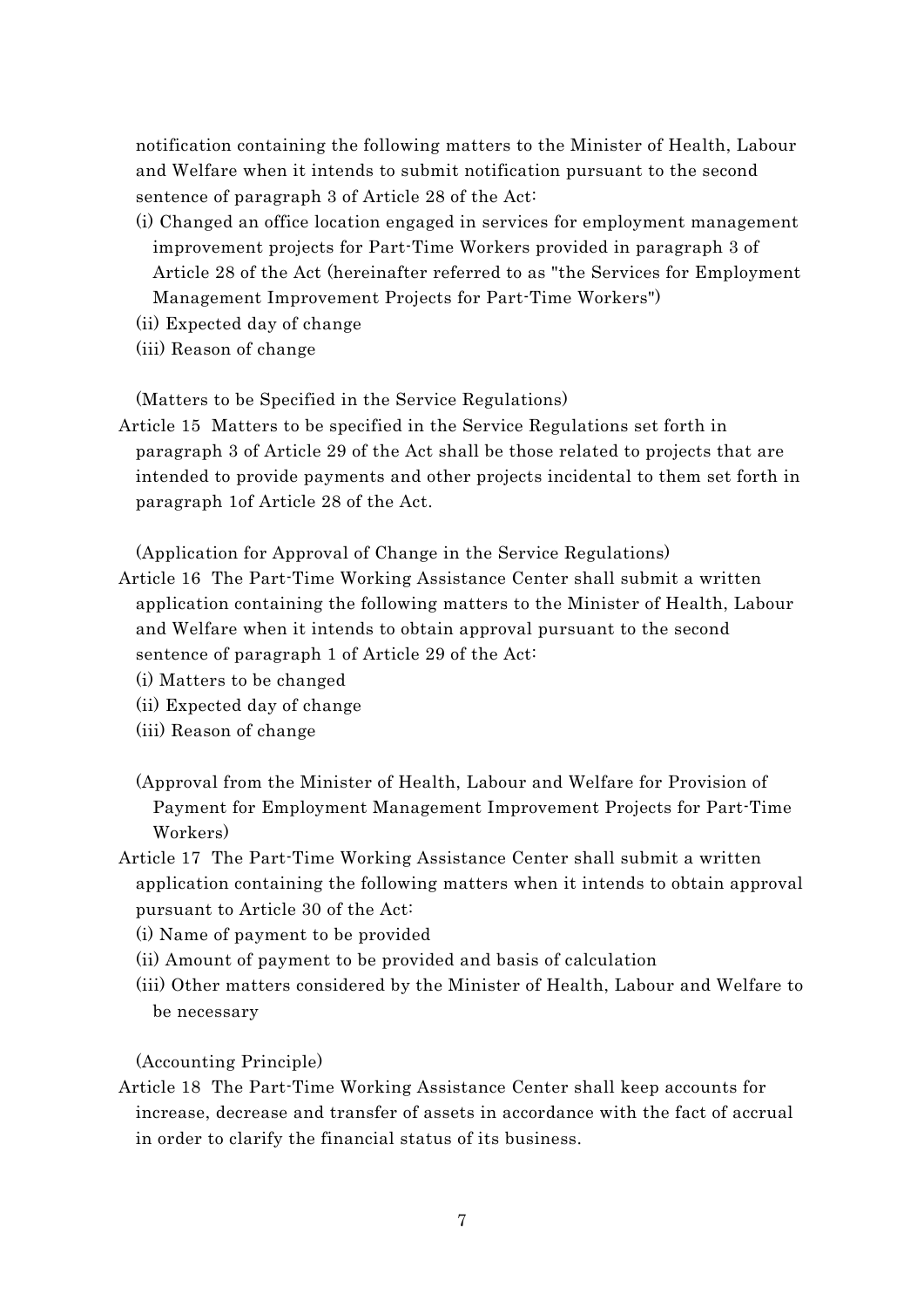(Manner of Separate Accounting)

Article 19 The Part-Time Working Assistance Center shall set up a special account for accounting of the Services for Employment Management Improvement Projects for Part-Time Workers (referred to as the "Special Account of Services for Employment Management Improvement Projects for Part-Time Workers" in paragraph2 of Article 25 and paragraph 3 of Article 27) and keep it separately from the accounting for business other than the Services for Employment Management Improvement Projects for Part-Time Workers.

(Application for Approval of Service Plan, etc.)

Article 20 The Part-Time Working Assistance Center shall submit a service plan and a budget for revenue and expenditure to the Minister of Health, Labour and Welfare before commencement of every business year (or without delay after designation during a business year that contains the day of designation) when it intends to obtain approval pursuant to the former section of paragraph 1 of Article 32 of the Act.

(Matters to be Specified in the Service Plan)

- Article 21 The service plan set forth in paragraph 1 of Article 32 of the Act shall specify a plan for the following matters:
	- (i) Matters for the services related to the project for provision of payment and incidental projects set forth in paragraph 1 of Article 28 of the Act
	- (ii) Matters for the services set forth in the items of Article 27 of the Act in addition to those set forth in the preceding item

(Budget for Revenue and Expenditure)

Article 22 The budget for revenue and expenditure shall be separated in accordance with the nature of revenue and the purpose of expenditure.

(Documents Attached to the Budget for Revenue and Expenditure)

- Article 23 The Part-Time Working Assistance Center shall submit a budget for revenue and expenditure to the Minister of Health, Labour and Welfare with the following documents attached when it intends to obtain approval pursuant to the former section of paragraph 1 of Article 32 of the Act: (i) Estimated balance sheet of the previous business year
	- (ii) Estimated balance sheet of the current business year
	- (iii) Documents that support the budget for revenue and expenditure in addition to those set forth in the preceding two items

(Application for Approval for Change of a Service Plan, etc.) Article 24 The Part-Time Working Assistance Center shall submit a written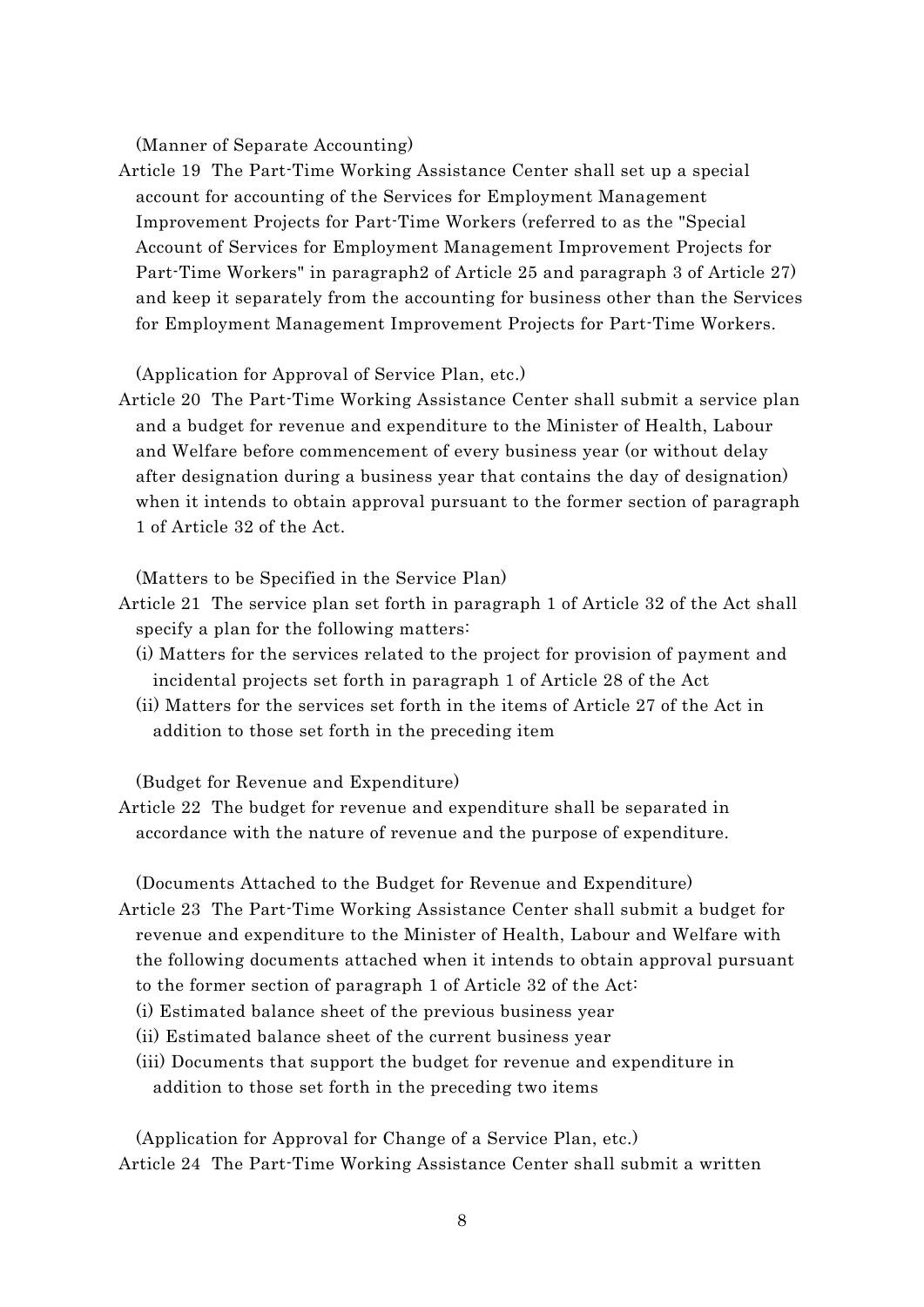application containing the matters to be changed and the reason to the Minister of Health, Labour and Welfare when it intends to obtain approval for change of a service plan or a budget for revenue and expenditure pursuant to the second sentence of paragraph 1 of Article 32 of the Act. In this case, if the change in the budget for revenue and expenditure includes a revision of documents set forth in item (ii) or (iii) of the preceding Article, said revised documents shall be attached.

(Reserve Funds)

- Article 25 (1) The Part-Time Working Assistance Center can provide a reserve fund in the budget revenue and expenditure to cover a deficiency in the budget for expenditure due to unforeseeable reason.
- (2) The Part-Time Working Assistance Center shall promptly notify the Minister of Health, Labour and Welfare if it uses the reserve fund in the Special Account of Services for Employment Management Improvement Projects for Part-Time Workers.
- (3) Notification provided in the preceding paragraph shall be made by a document that clarifies the reason of use, amount and basis of estimate.

(Diversion of Budget, etc.)

- Article 26 (1) The Part-Time Working Assistance Center shall not use the budget for expenditure other than the purpose specified in the budget revenue and expenditure, provided that, if appropriate and necessary in executing the budget, it may be mutually diverted irrespective of the segment provided in Article 22.
- (2) The Part-Time Working Assistance Center shall not mutually divert the amount of expense designated by the Minister of Health, Labour and Welfare with segments of such expense or with other expense segment nor use the reserve fund for such amount without approval of the Minister of Health, Labour and Welfare.
- (3) The Part-Time Working Assistance Center shall submit a document that clarifies the diversion or the reason of use, amount and basis of computation to the Minister of Health, Labour and Welfare when it intends to obtain approval from the Minister of Health, Labour and Welfare with respect to the diversion of budget or the use of reserve fund as provided in the preceding paragraph.

(Carry-over of Budget)

Article 27 (1) Any amount of expense from the budget expenditure not yet decided to be expended within the current business year may be carried over and used by the Part-Time Working Assistance Center in the next business year if necessary for budget to be executed, provided that the amount of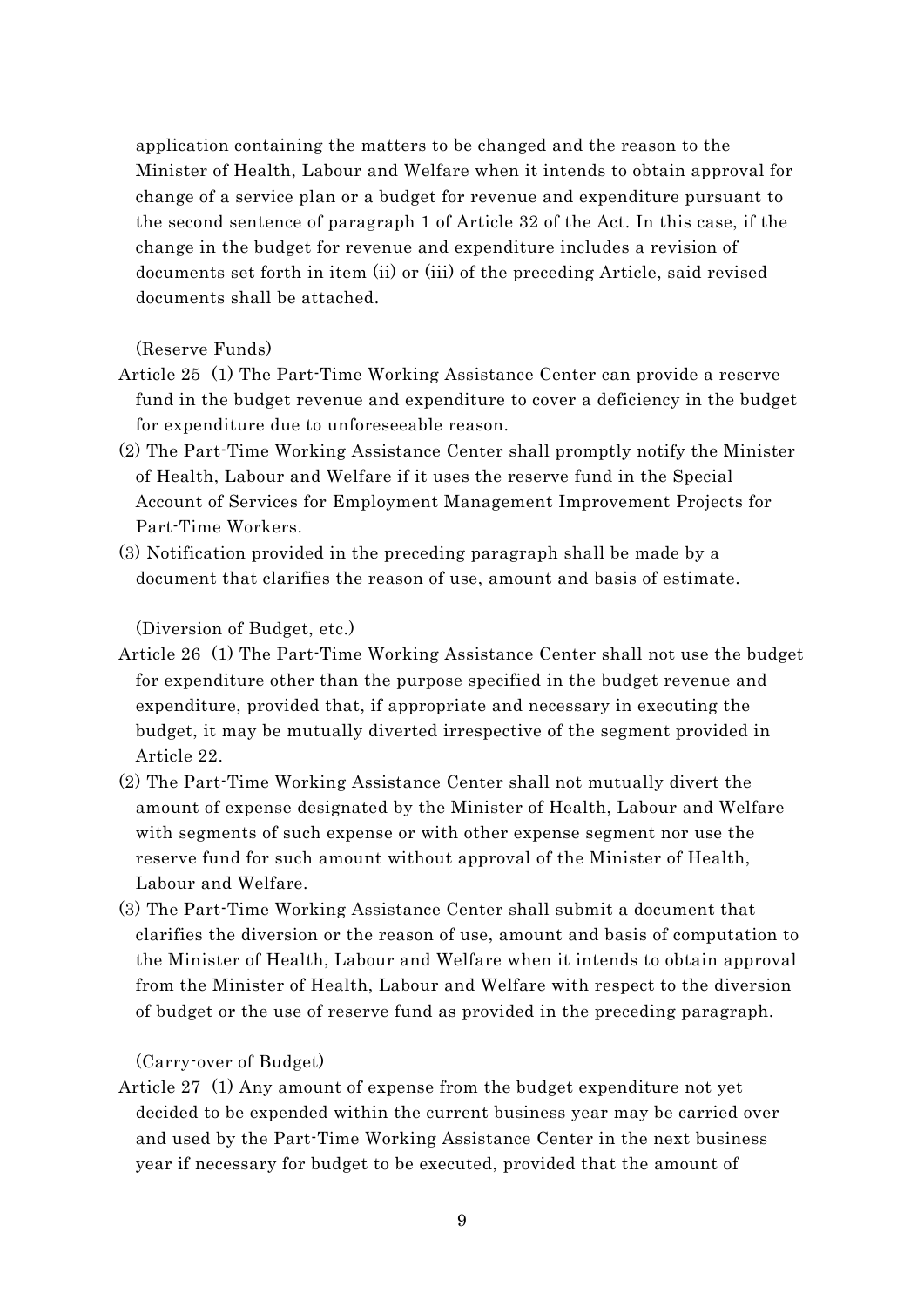expense designated by the Minister of Health, Labour and Welfare shall be approved by the Minister of Health, Labour and Welfare in advance.

- (2) The Part-Time Working Assistance Center shall submit a document that clarifies the reason why carry-over is required and the amount of carry-over for each matter to the Minister of Health, Labour and Welfare by the end of the current business year when it intends to obtain approval provided in the proviso of the preceding paragraph.
- (3) The Part-Time Working Assistance Center shall submit a carry-over statement to the Minister of Health, Labour and Welfare within two months after the end of the current business year when it carries over the Special Account of Services for Employment Management Improvement Projects for Part-Time Workers pursuant to paragraph 1.
- (4) Carry-over statement set forth in the preceding paragraph shall be prepared in accordance with the same segment as the budget expenditure and contain the actual budget for the expenditure carried over and such amount of actual budget for such expenditure as decided to be expended, amount carried over to the next business year and unnecessary amount.

(Application for Approval of Service Report, etc.)

Article 28 The Part-Time Working Assistance Center shall make application within three months after the end of every business year when it intends to obtain approval pursuant to paragraph 2 of Article 32 of the Act.

#### (Statement of Accounts)

- Article 29 The statement of accounts shall be prepared in accordance with the same segment as the budget revenue and expenditure and shall contain the following matters of such statement of accounts:
	- (i) Revenue
		- (a) Amount of budgeted revenue
		- (b) Amount of determined revenue
		- (c) Difference between amount of budgeted revenue and amount of determined revenue
	- (ii) Expenditure
		- (a) Amount of budget expenditure
		- (b) Amount carried over from the previous business year
		- (c) Amount of reserve fund used and reason of use
		- (d) Amount and reason of diversion
		- (e) Actual budget expenditure
		- (f) Amount of determined expenditure
		- (g) Amount carried over to the next business year
		- (h) Unnecessary amount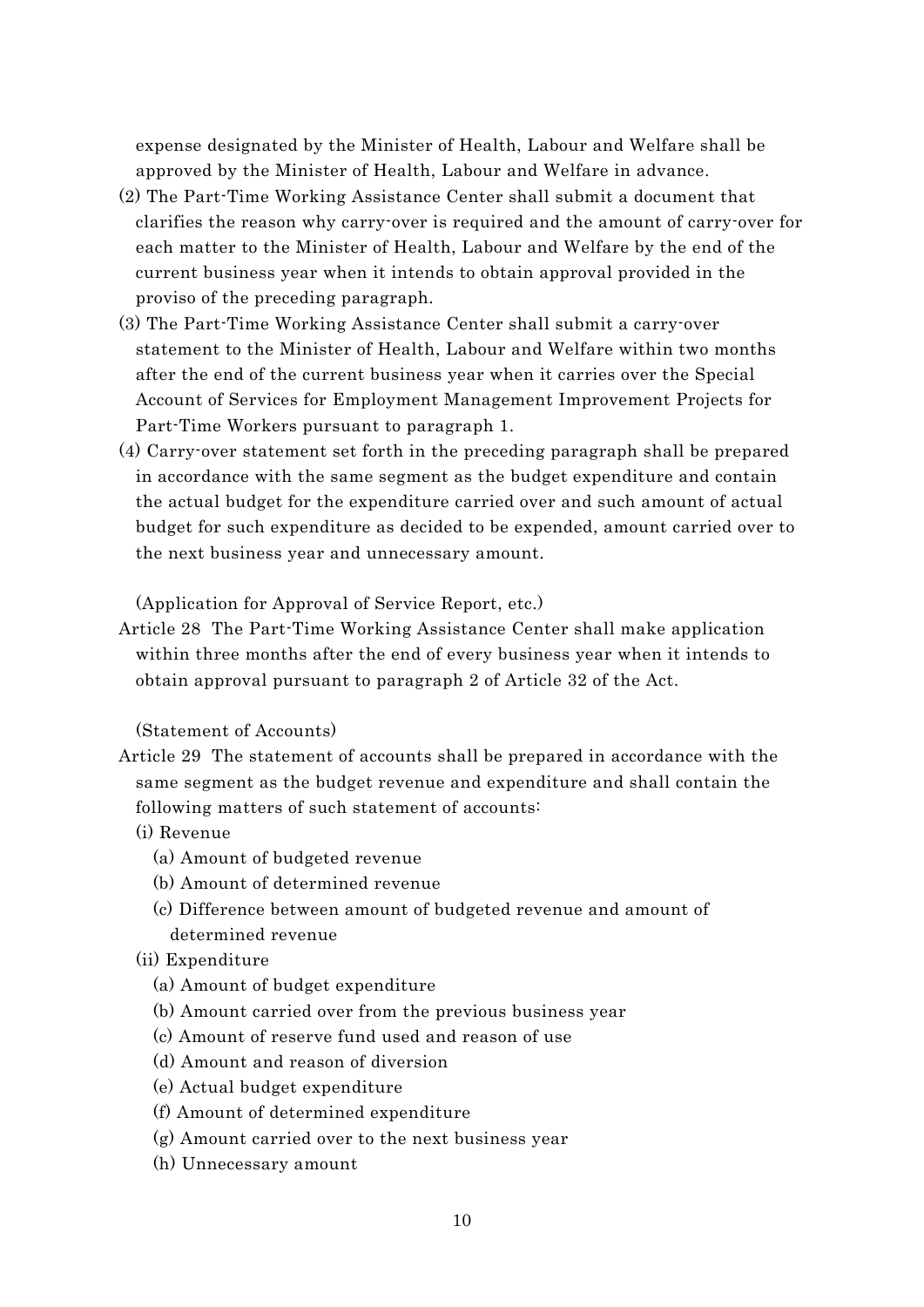(Accounting Regulations)

- Article 30 (1) The Part-Time Working Assistance Center shall provide the accounting regulations for its finance and accounts in addition to the provisions of the Act and this Ordinance of the Ministry.
- (2) The Part-Time Working Assistance Center shall obtain approval from the Minister of Health, Labour and Welfare for the basic matters of the accounting regulations set forth in the preceding paragraph when it intends to provide the accounting regulations and also when it intends to change the accounting regulations.
- (3) The Part-Time Working Assistance Center shall submit the accounting regulations set forth in the paragraph 1 to the Minister of Health, Labour and Welfare without delay after provision or change by clarifying the reason and contents.

(Application for Approval of Appointment and Dismissal of Officer) Article 31 The Part-Time Working Assistance Center shall submit a written application containing the following matters to the Minister of Health, Labour and Welfare when it intends to obtain approval pursuant to paragraph 1 of

Article 36 of the Act:

(i) Name and brief biographical outlines of an officer appointed or dismissed

(ii) Reason of appointment or dismissal

(Certificate for Entry and Inspection)

Article 32 A certificate provided in paragraph 2 of Article 38 of the Act shall be in a format provided by the Minister of Health, Labour and Welfare.

(Succession to the Services for Employment Management Improvement Projects for Part-Time Workers, etc.)

- Article 33 (1) If the Minister of Health, Labour and Welfare performs the Services for Employment Management Improvement Projects for Part-Time Workers pursuant to paragraph 1 of Article 41 of the Act, the Part-Time Working Assistance Center shall service the following matters:
	- (i) Succeed the Services for Employment Management Improvement Projects for Part-Time Workers to the Minister of Health, Labour and Welfare.
	- (ii) Succeed the accounting books and documents relating to the Services for Employment Management Improvement Projects for Part-Time Workers to the Minister of Health, Labour and Welfare.
	- (iii) Other matters that the Minister of Health, Labour and Welfare finds necessary
- (2) If the Minister of Health, Labour and Welfare ceases to perform the Services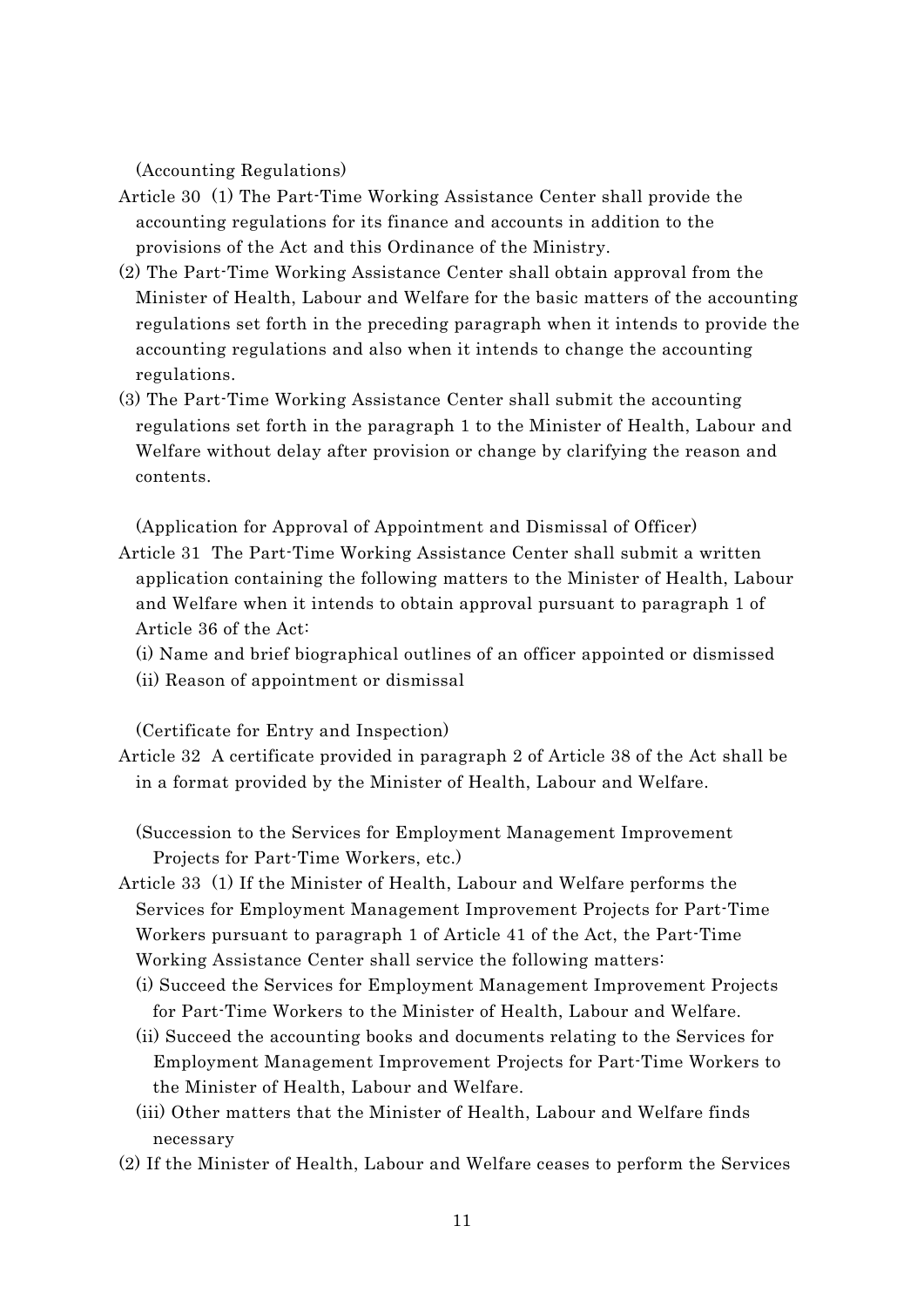for Employment Management Improvement Projects for Part-Time Workers which are being performed by it pursuant to paragraph 1 of Article 41 of the Act, the Minister of Health, Labour and Welfare shall service the following matters:

- (i) Succeed the Services for Employment Management Improvement Projects for Part-Time Workers to the Part-Time Working Assistance Center.
- (ii) Succeed the accounting books and documents relating to the Services for Employment Management Improvement Projects for Part-Time Workers to the Part-Time Working Assistance Center.
- (iii) Other matters that the Minister of Health, Labour and Welfare finds necessary

# Supplementary Provisions

This Ordinance of the Ministry shall come into force as from the date of enforcement of the Act (December 1, 1993).

# Supplementary Provisions [Ordinance of the Ministry of Labour No. 19 of March 30, 1994]

This Ordinance of the Ministry shall come into force as from the date of April 1, 1994.

# Supplementary Provisions [Ordinance of the Ministry of Labour No. 35 of June 24, 1994]

This Ordinance of the Ministry shall come into force as from the date of promulgation.

# Supplementary Provisions [Ordinance of the Ministry of Labour No. 24 of April 1, 1997]

(Effective Date)

(1) 1 This Ordinance of the Ministry shall come into force as from the date of promulgation.

(Transitional Measure)

2 With regard to payment of the subsidy to small and medium sized enterprise for employment management improvement, etc. for Part-Time Workers which is payable to a business operator who became eligible to such subsidy before the day of enforcement of this Ordinance of the Ministry pursuant to Article 27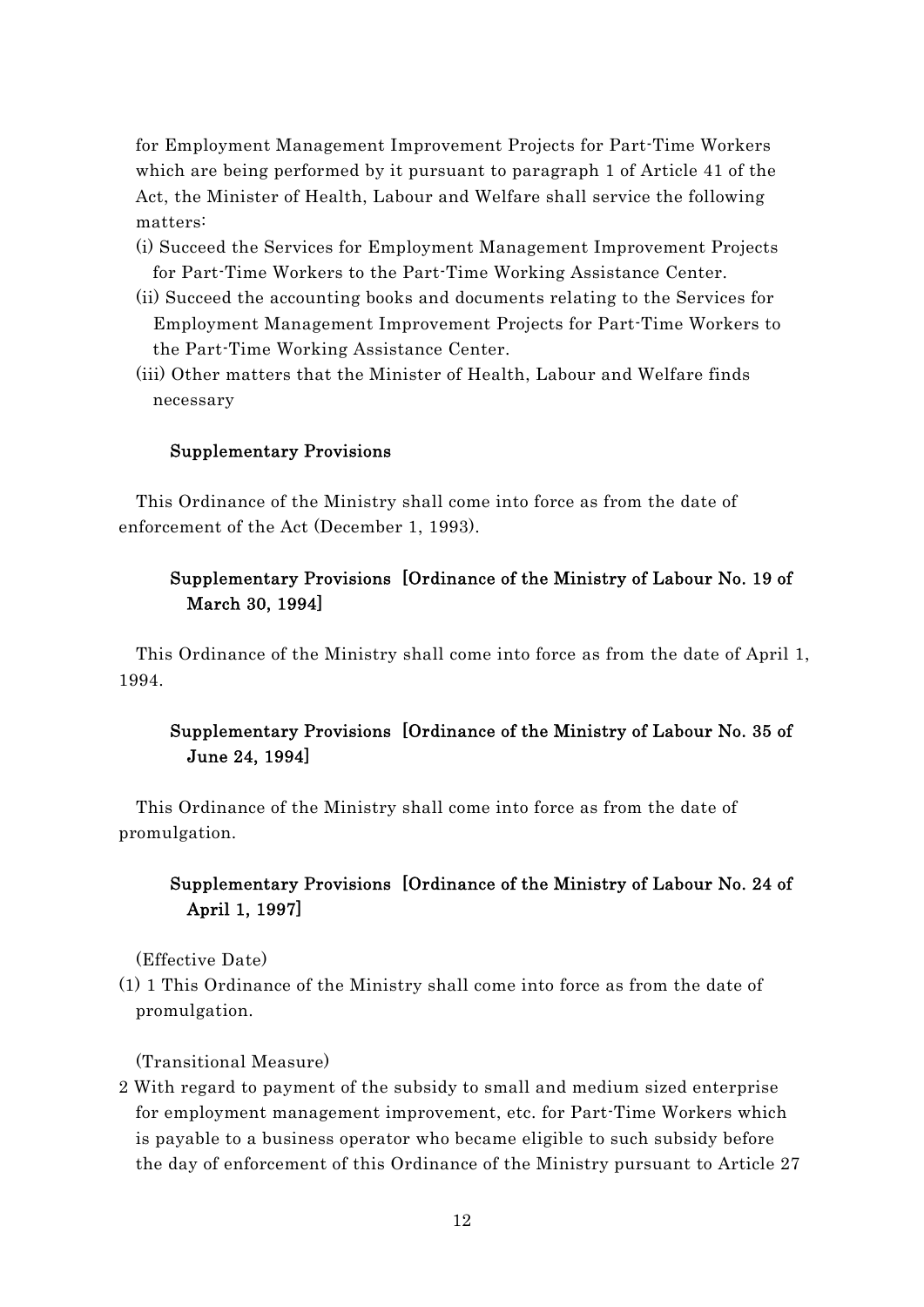of the Ordinance for Enforcement of Industrial Accident Compensation Insurance Act before revision and pursuant to Article 5-3 of the Ordinance for Enforcement of Act on Improvement, etc. of Employment Management for Part-Time Workers before revision, the provisions then in force shall remain applicable. 2 With regard to payment of the subsidy to small and medium sized enterprise for employment management improvement, etc. for Part-Time Workers which is payable to a business operator who became eligible to such subsidy before the day of enforcement of this Ordinance of the Ministry pursuant to Article 27 of the Ordinance for Enforcement of Industrial Accident Compensation Insurance Act before revision and pursuant to Article 5-3 of the Ordinance for Enforcement of Act on Improvement, etc. of Employment Management for Part-Time Workers before revision, the provisions then in force shall remain applicable.

3 A business operators association which became eligible to payment of the subsidy to a business operators association for employment management improvement, etc. for Part-Time Workers before the day of enforcement of this Ordinance of the Ministry pursuant to Article 28 of the Ordinance for Enforcement of Industrial Accident Compensation Insurance Act before revision and pursuant to Article 5-4 of the Ordinance for Enforcement of Act on Improvement, etc. of Employment Management for Part-Time Workers before revision shall be deemed as a business operators association which became eligible to the payment of the subsidy for employment management improvement, etc. for Part-Time Workers pursuant to Article 27 of the Ordinance for Enforcement of Industrial Accident Compensation Insurance Act after revision and pursuant to Article 5-3 of the Ordinance for Enforcement of Act on Improvement, etc. of Employment Management for Part-Time Workers after revision. 3 A business operators association which became eligible to payment of the subsidy to a business operators association for employment management improvement, etc. for Part-Time Workers before the day of enforcement of this Ordinance of the Ministry pursuant to Article 28 of the Ordinance for Enforcement of Industrial Accident Compensation Insurance Act before revision and pursuant to Article 5-4 of the Ordinance for Enforcement of Act on Improvement, etc. of Employment Management for Part-Time Workers before revision shall be deemed as a business operators association which became eligible to the payment of the subsidy for employment management improvement, etc. for Part-Time Workers pursuant to Article 27 of the Ordinance for Enforcement of Industrial Accident Compensation Insurance Act after revision and pursuant to Article 5-3 of the Ordinance for Enforcement of Act on Improvement, etc. of Employment Management for Part-Time Workers after revision.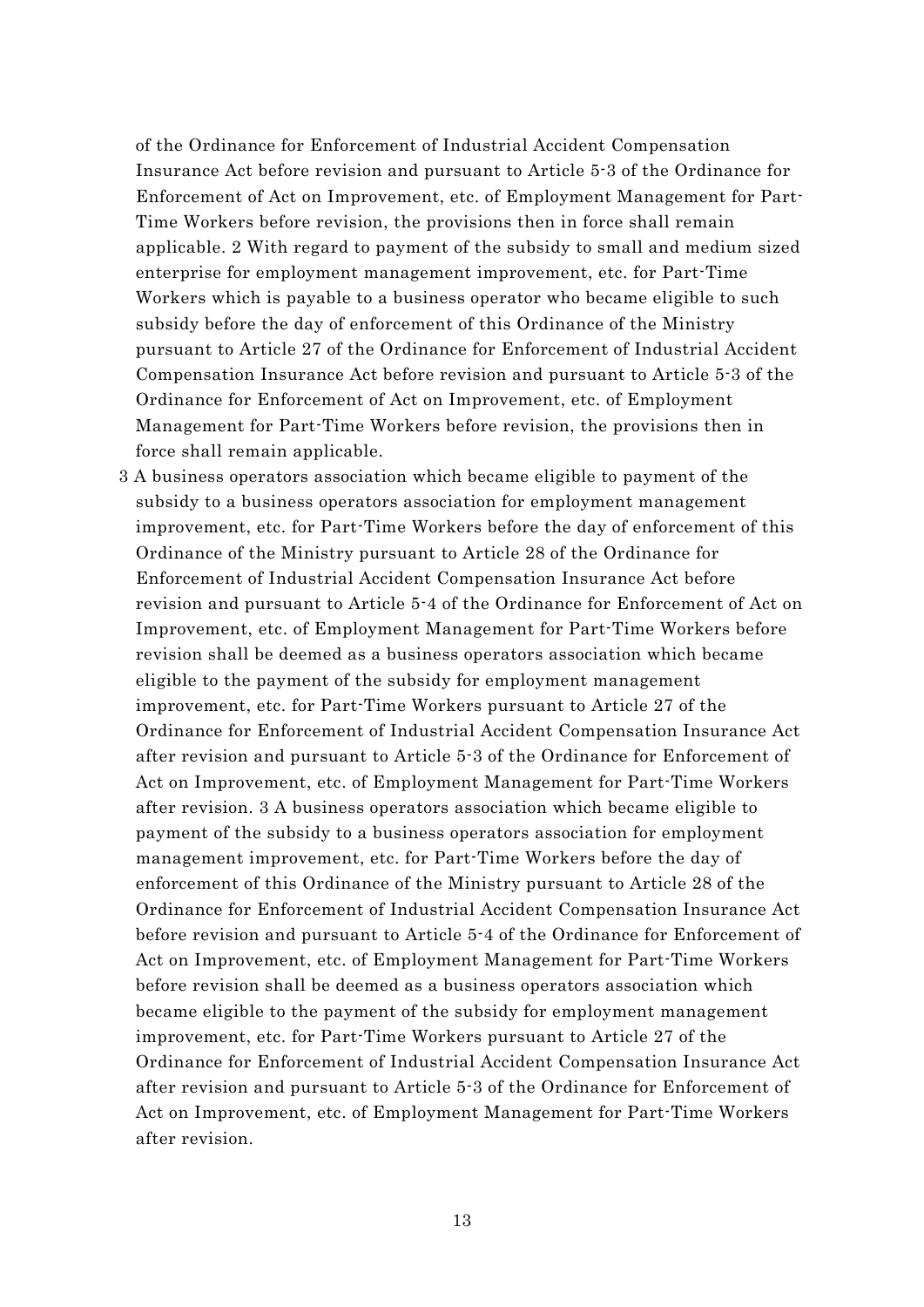# Supplementary Provisions [Ordinance of the Ministry of Labour No. 2 of January 31, 2000] [Extract]

(Effective Date)

Article 1 This Ordinance of the Ministry shall come into force as from April 1, 2000.

(Transitional Measure for Disposition, Application, etc.)

- Article 2 The disposition, including permission, or other conducts (hereinafter referred to as the "disposition and other conduct") made by the Director of the Prefectural Labor Standards Bureau or the Prefectural Governor before enforcement of the Act on Arrangement of Relevant Acts for Promotion of Decentralization of Authority (hereinafter referred to as the "Act on Arrangement for Promotion of Decentralization of Authority") pursuant to the respective Acts before revision or the provisions of the Cabinet Order thereunder (including other Acts to which these provisions shall be applied mutatis mutandis or the provisions of the Cabinet Order thereunder and this shall apply hereinafter) or the application, including permission, or other conducts (hereinafter referred to as the "application and other conduct") made to the Director of the Prefectural Labor Standards Bureau or the Prefectural Governor upon enforcement of the Act on Arrangement for Promotion of Decentralization of Authority pursuant to the respective Acts before revision or the provisions of the Cabinet Order thereunder, for which administrative affairs for these conducts shall be done by the Director of the Prefectural Labour Bureau as of the day of enforcement of the Act on Arrangement for Promotion of Decentralization of Authority pursuant to the respective Acts revised by the Act on Arrangement for Promotion of Decentralization of Authority or the provisions of the Ordinance of the Ministry of Labor thereunder (including other Acts to which these provisions shall be applied mutatis mutandis or the provisions of the Cabinet Order thereunder and this shall apply hereinafter) shall be deemed as the disposition and other conduct made by the Director of the Prefectural Labor Bureau or as the application and other conduct made to the Director of the Prefectural Labor Bureau pursuant to the respective Acts after revision or corresponding provisions of the Ordinance of the Ministry of Labor thereunder with respect to the application of the respective Acts after revision or the Ordinance of Ministry of Labor thereunder on after the day of enforcement of Act on Arrangement for Promotion of Decentralization of Authority.
- Article 3 The disposition and other conduct made before the enforcement of this Ordinance of Ministry pursuant to the provisions of the respective Ordinances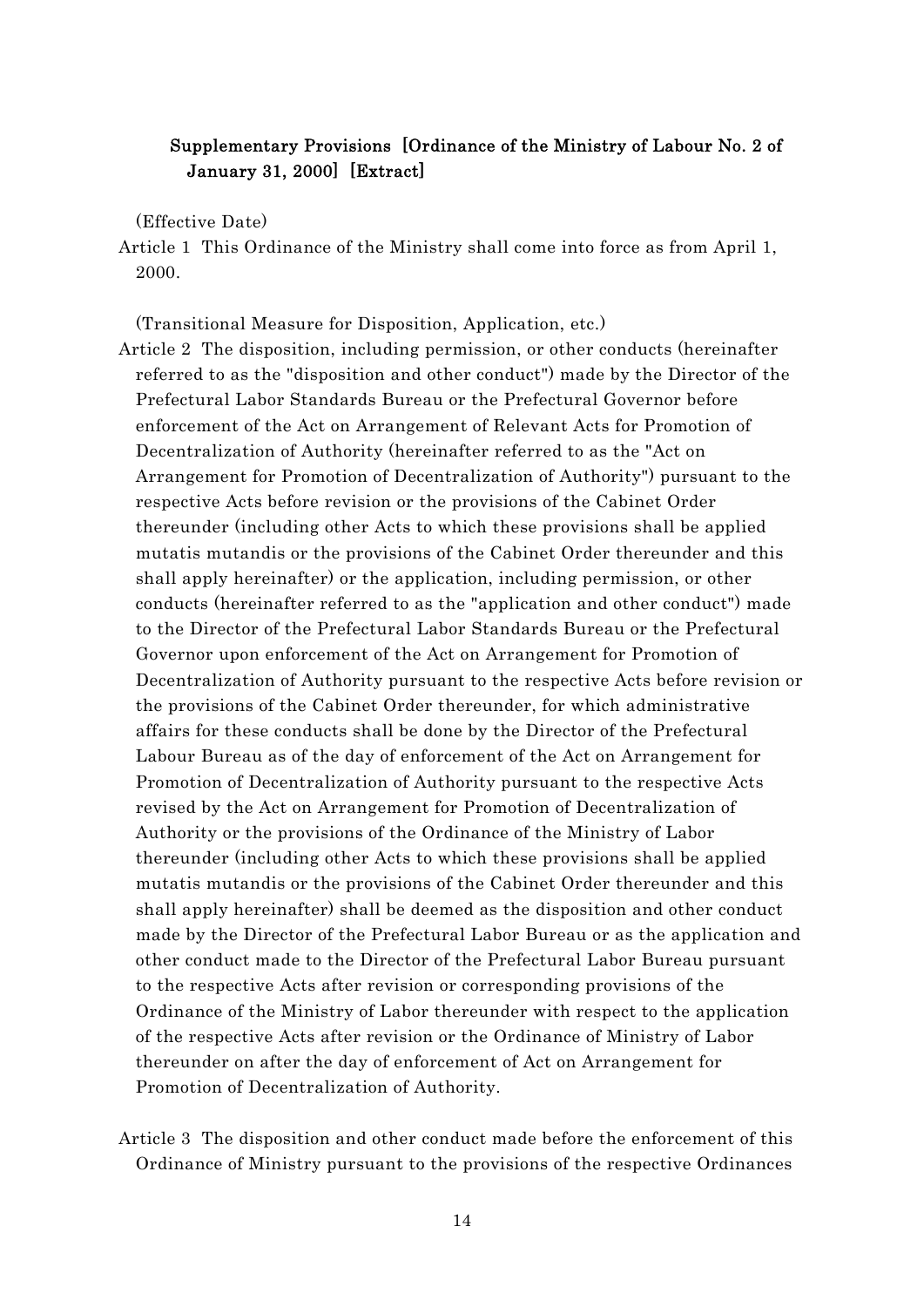of Ministry before revision or the Application or Other Conduct made upon enforcement of this Ordinance of Ministry pursuant to the provisions of the respective Ordinances of Ministry before revision, for which administrative affairs shall be done by different persons as of the day of enforcement of this Ordinance of Ministry, shall be deemed as the disposition and other conduct or the application and other conduct made pursuant to the corresponding provisions of the respective Ordinances of the Ministry after revision with respect to the application of the respective Ordinances of Ministry after revision on or after the day of enforcement of this Ordinance of Ministry.

Article 4 If matters that must be reported, notified, submitted or otherwise processed to an agency or an official of the government or a local government before enforcement of this Ordinance of Ministry pursuant to the provisions of the respective Ordinances of the Ministry before revision have not yet been so processed before the day of enforcement of this Ordinance of the Ministry, the matters that must be reported, notified or submitted to the corresponding agency or official of the government or a local government pursuant to the corresponding provisions of the respective Ordinances of the Ministry after revision shall be deemed as having not yet been so processed and the provisions of the respective Ordinances of the Ministry revised by this Ordinance of the Ministry shall be applied.

# Supplementary Provisions [Ordinance of the Ministry of Labour No. 41 of October 31, 2000] [Extract]

(Effective Date)

Article 1 This Ordinance of the Ministry shall come into force as from the date of enforcement (January 6, 2001) of the Act for Partial Revision of the Cabinet Act (Act No. 88 of 1999).

# Supplementary Provisions [Ordinance of the Ministry of Health, Labour and Welfare No. 25 of March 7, 2005] [Extract]

(Effective Date)

Article 1 This Ordinance of the Ministry shall come into force as from the date of enforcement of the Real Property Registration Act (March 7, 1995).

# Supplementary Provisions [Ordinance of the Ministry of Health, Labour and Welfare No. 82 of April 1, 2005] [Extract]

(Effective Date)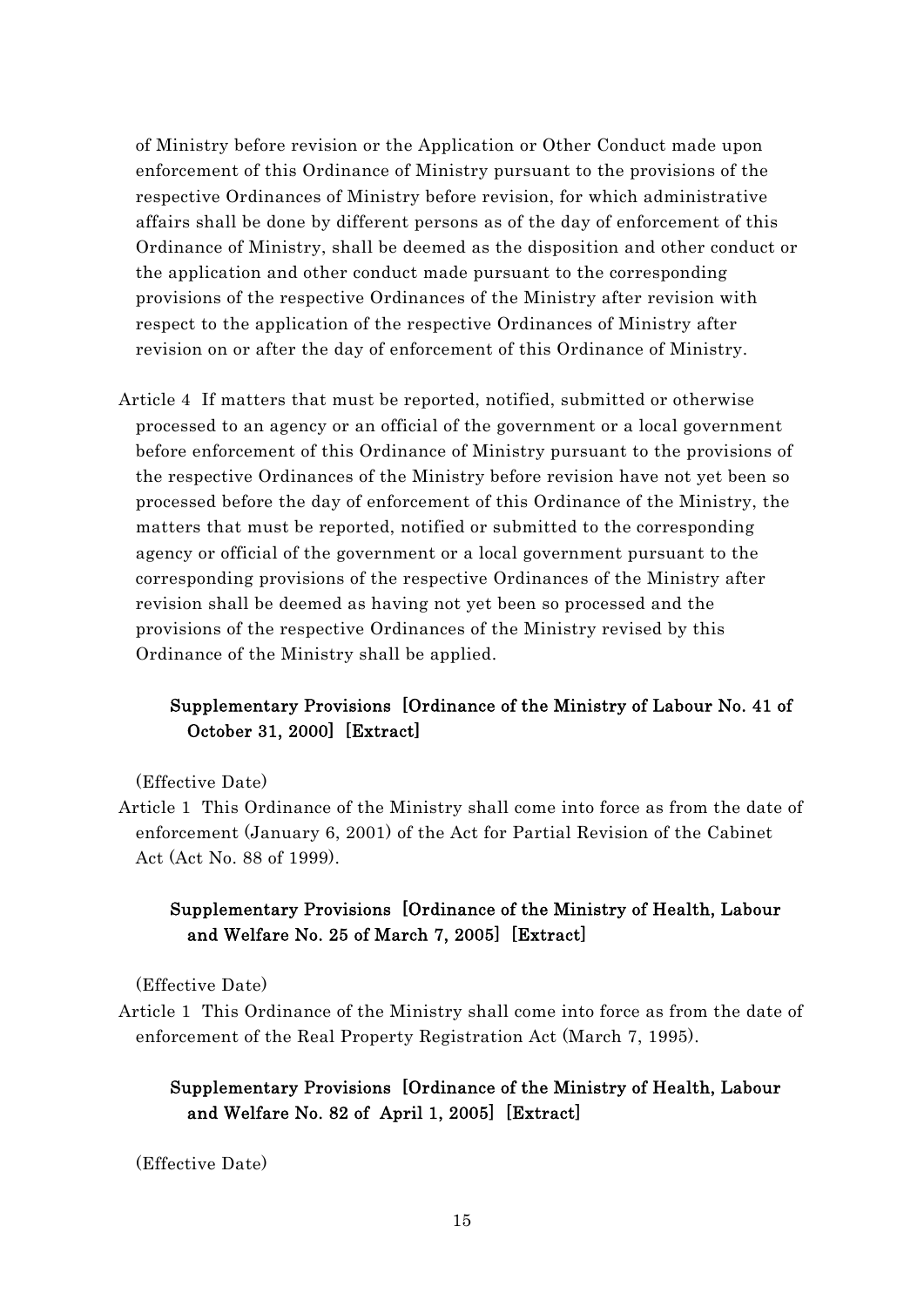Article 1 This Ordinance of the Ministry shall come into force as from the date of promulgation.

# Supplementary Provisions [Ordinance of the Ministry of Health, Labour and Welfare No. 71 of March 31, 2006] [Extract]

#### (Effective Date)

Article 1 This Ordinance of the Ministry shall come into force as from April 1, 2006.

(Transitional Measure upon Partial Revision of the Ordinance for Enforcement, etc. of Employment Insurance Act)

Article 2 24 With regard to the payment of the subsidy for employment management improvement, etc. for Part-Time Workers to a business operator which is a small and medium sized enterprise and an association of business operators which are small and medium sized enterprises which become eligible to the subsidy for employment management improvement, etc. for Part-Time Workers before the day of enforcement pursuant to paragraph 18 of the Article 140 of the previous Employment Insurance Ordinance and Article 5-3 of the Ordinance for Enforcement of Act on Improvement, etc. of Employment Management for Part-Time Workers before revision, the provisions then in force shall remain applicable. 24 With regard to the payment of the subsidy for employment management improvement, etc. for Part-Time Workers to a business operator which is a small and medium sized enterprise and an association of business operators which are small and medium sized enterprises which become eligible to the subsidy for employment management improvement, etc. for Part-Time Workers before the day of enforcement pursuant to paragraph 18 of the Article 140 of the previous Employment Insurance Ordinance and Article 5-3 of the Ordinance for Enforcement of Act on Improvement, etc. of Employment Management for Part-Time Workers before revision, the provisions then in force shall remain applicable.

# Supplementary Provisions [Ordinance of the Ministry of Health, Labour and Welfare No. 80 of April 23, 2007] [Extract]

(Effective Date)

Article 1 This Ordinance of the Ministry shall come into force as from the date of promulgation.

# Supplementary Provisions [Ordinance of the Ministry of Health, Labour and Welfare No. 92 of June 29, 2007] [Extract]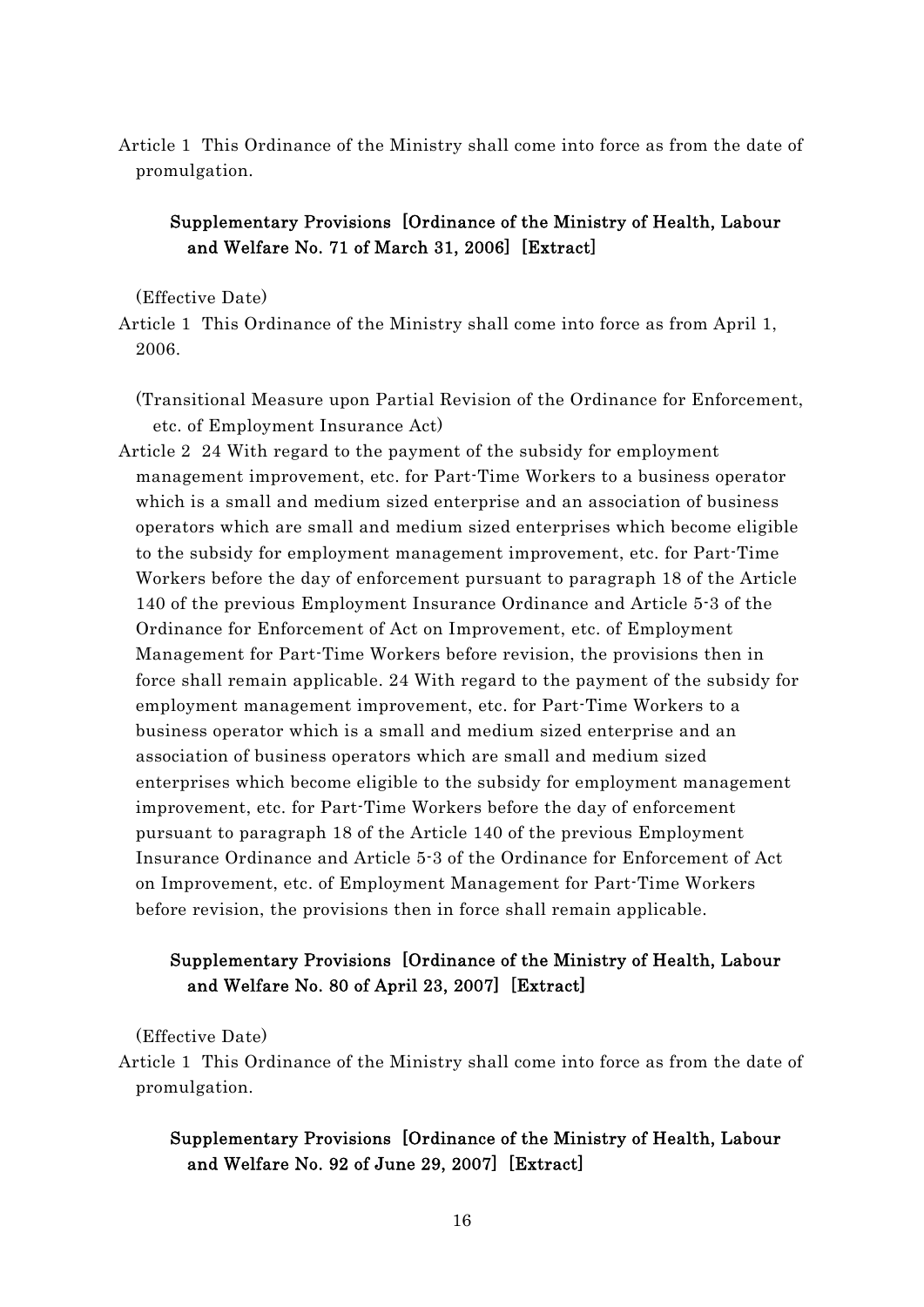(Effective Date)

Article 1 This Ordinance of the Ministry shall come into force as from July 1, 2007.

(Transitional Measure)

Article 2 For application of the provisions of Article 20 of the Ordinance for Enforcement of Act on Improvement, etc. of Employment Management for Part-Time Workers revised by this Ordinance of the Ministry to the business year of the previous Part-Time Working Assistance Center commencing on April 1, 2007 as pursuant to paragraph 1 of Article 2 of the Supplementary Provisions of the Act for Partial Revision of the Act on Improvement, etc. of Employment Management for Part-Time Workers (Act No. 72 of 2007), the term "within three months after every business year" in the same Article shall be deemed to have been replaced with "by June 30, 2008."

# Supplementary Provisions [Ordinance of the Ministry of Health, Labour and Welfare No. 121 of October 1, 2007] [Extract]

(Effective Date)

Article 1 This Ordinance of the Ministry shall come into force as from the date of enforcement of April 1, 2008.

# Supplementary Provisions [Ordinance of the Ministry of Health, Labour and Welfare No. 161 of November 28, 2008] [Extract]

(Effective Date)

Article 1 This Ordinance of the Ministry shall come into force as from the date of promulgation.

(Transitional Measure)

Article 2 With regard to the payment of the subsidy for balanced treatment promotion, etc. for Part-Time Workers to a business operator which becomes eligible to such subsidy for balanced treatment promotion, etc. for Part-Time Workers before the day of enforcement of this Ordinance of the Ministry pursuant to the provisions of Article 13 of the Ordinance for Enforcement of Act on Improvement, etc. of Employment Management for Part-Time Workers not yet revised by this Ordinance of the Ministry, the provisions then in force shall remain applicable.

#### Supplementary Provisions [Ordinance the Ministry of Health, Labour and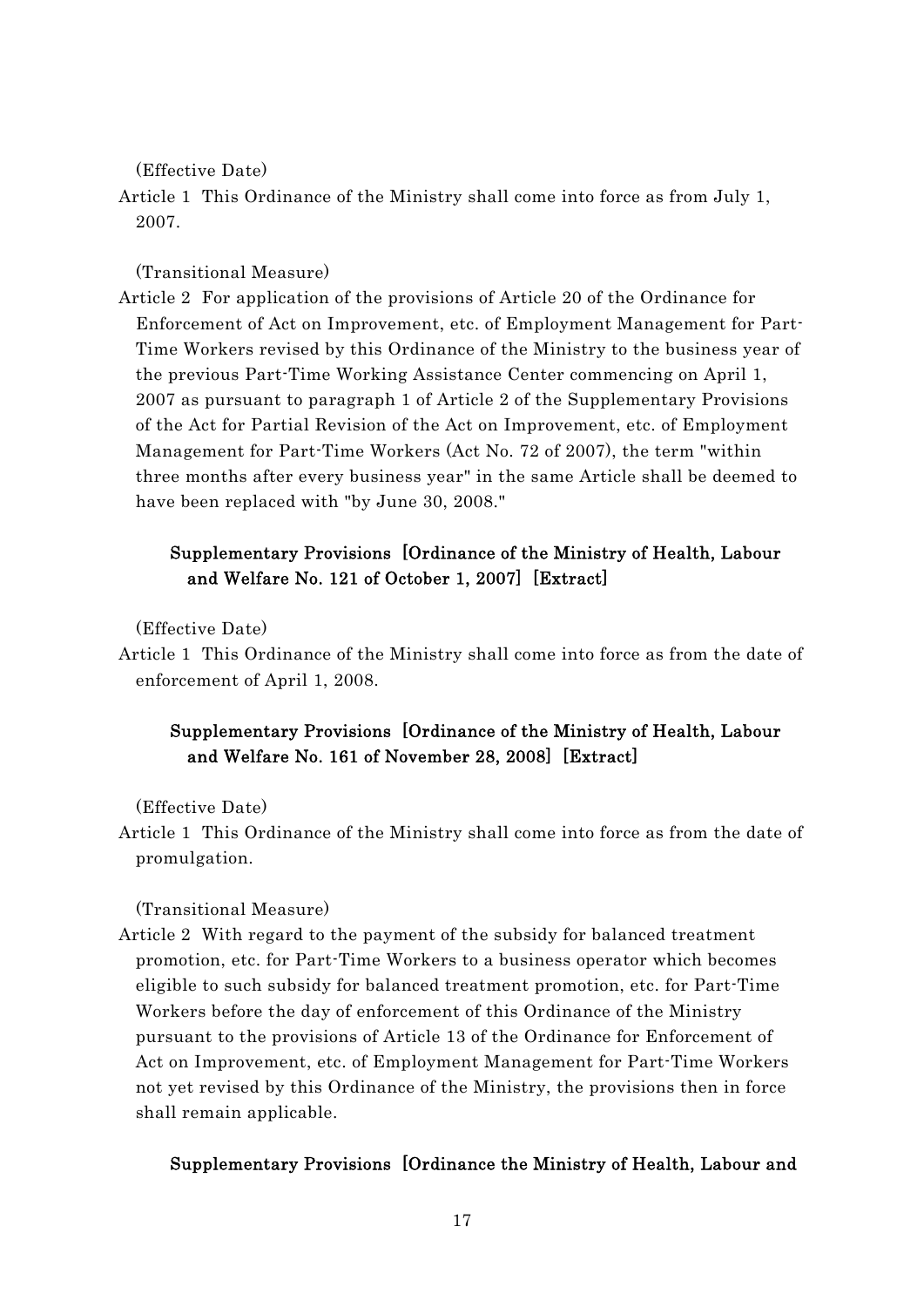#### Welfare No. 163 of November 28, 2008] [Extract]

(Effective Date)

Article 1 This Ordinance of the Ministry shall come into force as from the date of enforcement of the Act on General Incorporated Association and General Incorporated Foundation (December 1, 2008).

### Supplementary Provisions [Ordinance of the Ministry of Health, Labour and Welfare No. 121 of June 8, 2009] [Extract]

(Effective Date)

- Article 1 This Ordinance of the Ministry shall come into force as from the date of promulgation.
- (Transitional Measure for Services for the Stabilization of Employment, etc.) Article 2 5 With regard to the payment of the subsidy for balanced treatment promotion, etc. for Part-Time Workers categorized in item 2 of paragraph 3 of Article 13 to a business operator which becomes eligible to such subsidy for balanced treatment promotion, etc. for Part-Time Workers before the day of enforcement pursuant to the provisions of Article 13 of the Ordinance for Enforcement of Act on Improvement, etc. of Employment Management for Part-Time Workers not yet revised by this Ordinance of the Ministry, the provisions then in force shall remain applicable. 5 With regard to the payment of the subsidy for balanced treatment promotion, etc. for Part-Time Workers categorized in item 2 of paragraph 3 of Article 13 to a business operator which becomes eligible to such subsidy for balanced treatment promotion, etc. for Part-Time Workers before the day of enforcement pursuant to the provisions of Article 13 of the Ordinance for Enforcement of Act on Improvement, etc. of Employment Management for Part-Time Workers not yet revised by this Ordinance of the Ministry, the provisions then in force shall remain applicable.

# Supplementary Provisions [Ordinance of the Ministry of Health, Labour and Welfare No. 53 of April 1, 2010] [Extract]

(Effective Date)

Article 1 This Ordinance of the Ministry shall come into force as from April 1, 2010.

(Transitional Measure for Services for the Stabilization of Employment, etc.) Article 2 20 With regard to the payment of the subsidy for balanced treatment promotion, etc. for Part-Time Workers to a business operator which becomes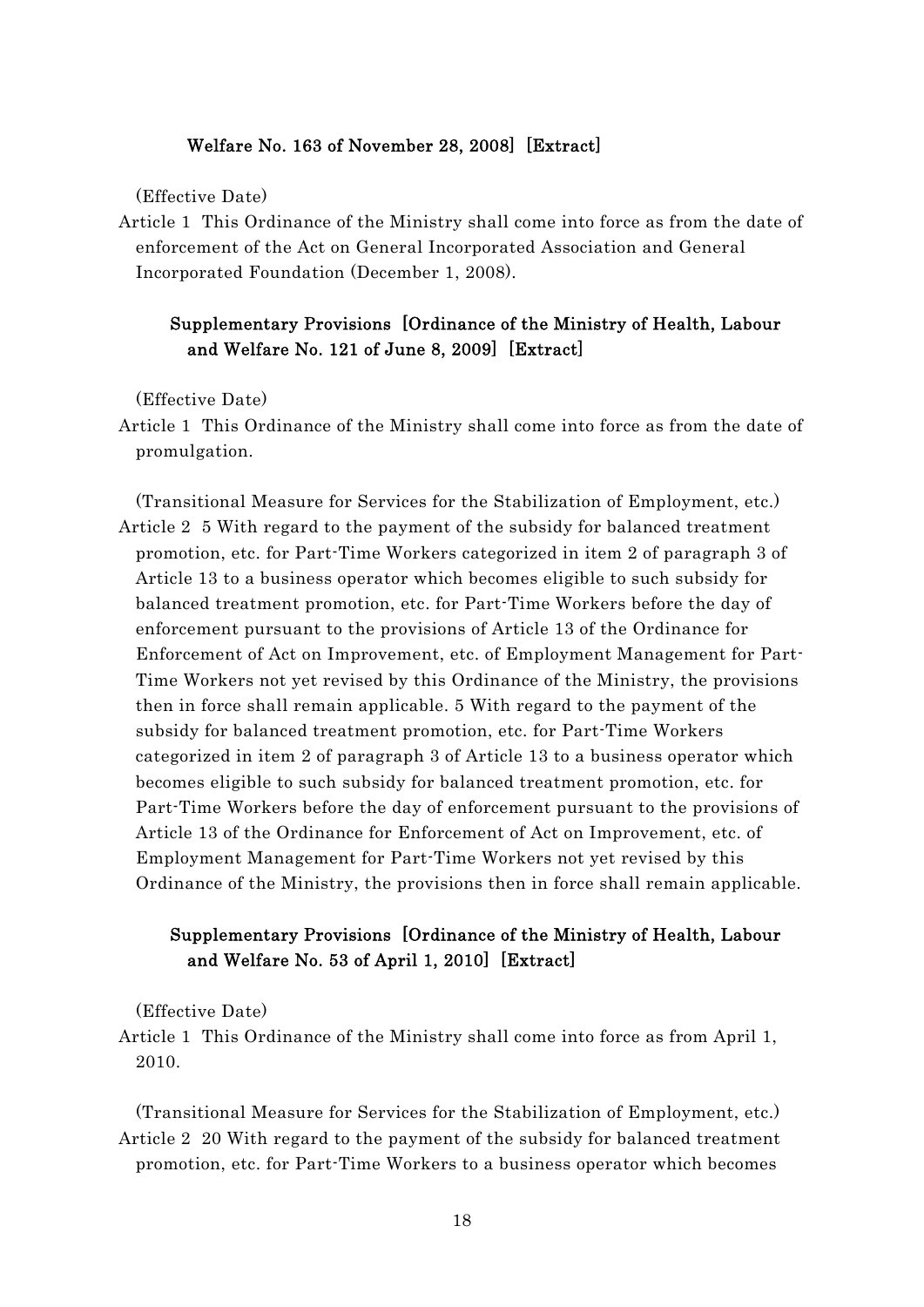eligible to such subsidy for balanced treatment promotion, etc. for Part-Time Workers before the day of enforcement pursuant to the category in item 4 of paragraph 3 of Article 13 of the Ordinance for Enforcement of Act on Improvement, etc. of Employment Management for Part-Time Workers not yet revised by this Ordinance of the Ministry, the provisions then in force shall remain applicable. 20 With regard to the payment of the subsidy for balanced treatment promotion, etc. for Part-Time Workers to a business operator which becomes eligible to such subsidy for balanced treatment promotion, etc. for Part-Time Workers before the day of enforcement pursuant to the category in item 4 of paragraph 3 of Article 13 of the Ordinance for Enforcement of Act on Improvement, etc. of Employment Management for Part-Time Workers not yet revised by this Ordinance of the Ministry, the provisions then in force shall remain applicable.

# Supplementary Provisions [Ordinance of the Ministry of Health, Labour and Welfare No. 48 of April 1, 2011] [Extract]

(Effective Date)

Article 1 This Ordinance of the Ministry shall come into force as from April 1, 2011.

(Transitional Measure for Services for the Stabilization of Employment, etc.) Article 2 43 Provisions of item 4 or 5 of paragraph 2 of Article 13 of the Ordinance for Enforcement of Act on Improvement, etc. of Employment Management for Part-Time Workers not yet revised pursuant to Article 11 shall be applied to the payment of the incentive pay for promotion of balanced treatment and regular workers provided in the same Article after revision (only for the payment to a business operator which falls under the same Article item 3 of paragraph 1 and this shall be applied in this paragraph) to a business operator which received the subsidy for promotion of balanced treatment, etc. of Part-Time Workers provided in Article 13 (only for the payment to a business operator which falls under the item 4 of paragraph 2 of same Article and this shall be applied in this paragraph) because the payment of the subsidy for promotion of balanced treatment, etc. of Part-Time Workers shall be deemed as the payment of the incentive pay for promotion of balanced treatment and regular workers. 43 Provisions of item 4 or 5 of paragraph 2 of Article 13 of the Ordinance for Enforcement of Act on Improvement, etc. of Employment Management for Part-Time Workers not yet revised pursuant to Article 11 shall be applied to the payment of the incentive pay for promotion of balanced treatment and regular workers provided in the same Article after revision (only for the payment to a business operator which falls under the